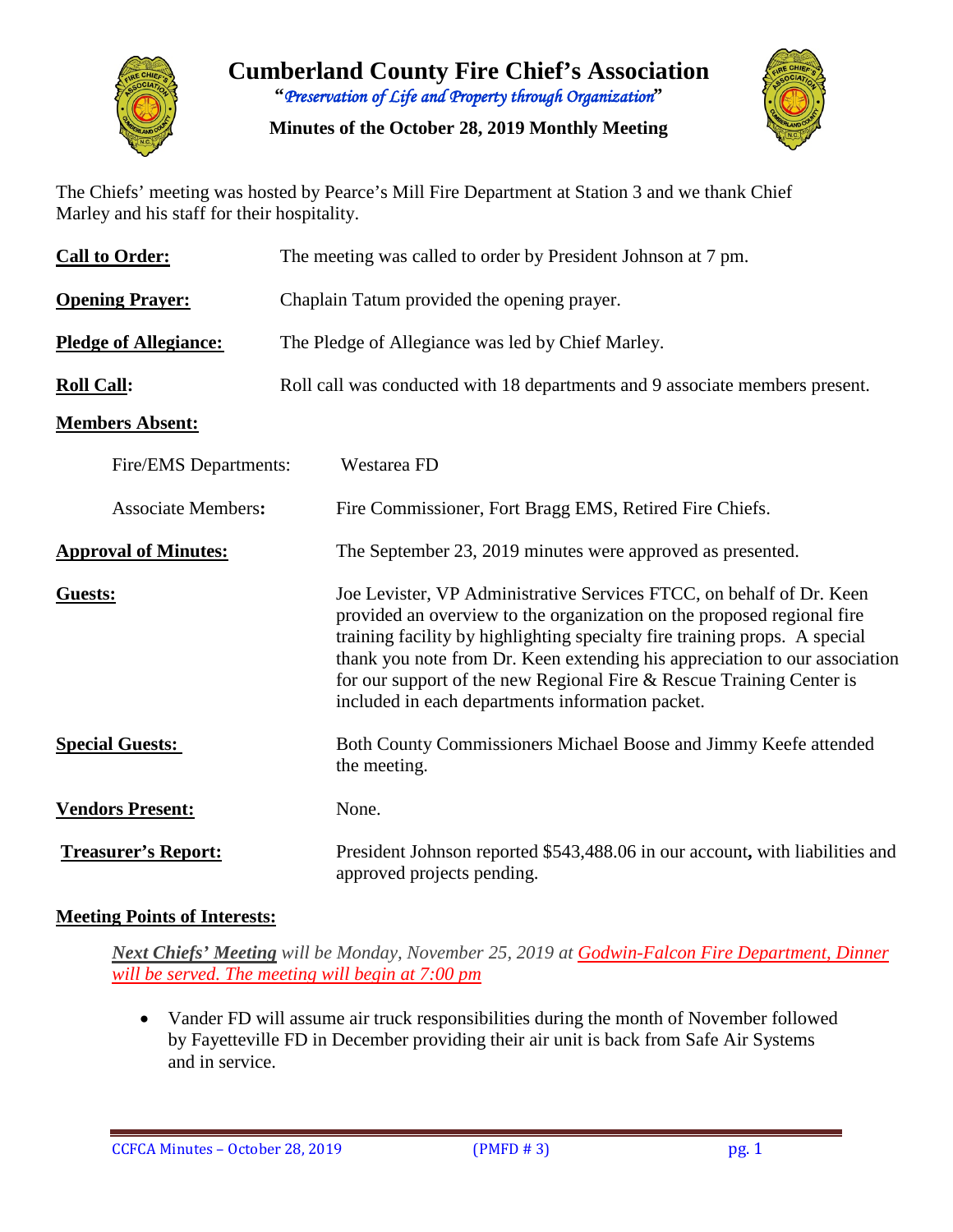#### **Items of Interest Handouts**

 $\checkmark$  Numerous informational and safety handouts were provided in your packets.

#### **OLD BUSINESS**

- 1. President Johnson thanked everyone for their participation at the CC Memorial Service and the FTCC Ground Breaking event and thanked Chief Marley and the Memorial Committee for their dedication. He invited the entire memorial committee and the honor guard to our upcoming Christmas fellowship meeting sponsored by the Sheriff's Office on December 16, 2019 at 7 PM.
- 2. President Johnson gave the members an update on the Caisson Unit. There is still a need for a 6 or 8 foot wooden pike pole and a barrel strainer. If you have access to two chrome eye hooks these could be used to replace the rusted ones on the unit.
- 3. Assistant Chief Sean Johnson gave the members an update on the surplus radios. It will probably be next year before these radios become available.
- 4. President Johnson provided an update on the on-going AFF foam issue as it relates to the Per Fluorinated Alkylates Substance (PFAS) and the identified toxic cancer causing connection. He further advised that lawyers in other states were reaching out to firefighters directly to see if they have been exposed to PFAS chemical. Please only use foam on active events that require its use, while at the same time minimize direct contact and exposure to our firefighters. In the meantime we are gathering additional information on the issue and hopefully once we gather all the pertinent evidence, recommend a solution on a county-wide basis for the mitigation of our PFAS containing foam stock. Our association currently has about 2000 gallons of foam located on our three (3) foam trailers. He also pointed out that class "A" foam is not part of this issue.

#### **NEW BUSINESS:**

- 1. President Johnson advised everyone to make plans to attend the fire truck presentation and dedication at EE Smith High School on November 12, 2019 at 1000 hours. High School Academy invitations provided by Instructor Patty Strahan on behalf of the Cumberland County Schools Public Safety curriculum are in your packets. Please RSVP to Patty by November 5, 2019 if you are planning to attend.
- 2. President Johnson reviewed with the membership the following updates to standards and laws:
	- $\triangleright$  Fire Rescue Commission approved the new NFPA 1001 Firefighter training standards. A flyer is in your packet. Current students have until December 2021 to finish the current standards program. The FRC also received a change in State Law to allow the FRC to adopt, modify, or repeal rules necessary to conduct the provisions of the law related to their duties.
	- $\triangleright$  The State is offering Lifetime hunting and fishing licenses to members who have served 5 or more years as a volunteer firefighter for 50% of their cost.
	- $\triangleright$  The Move over Law has changed to a Class F felony and fines have increased.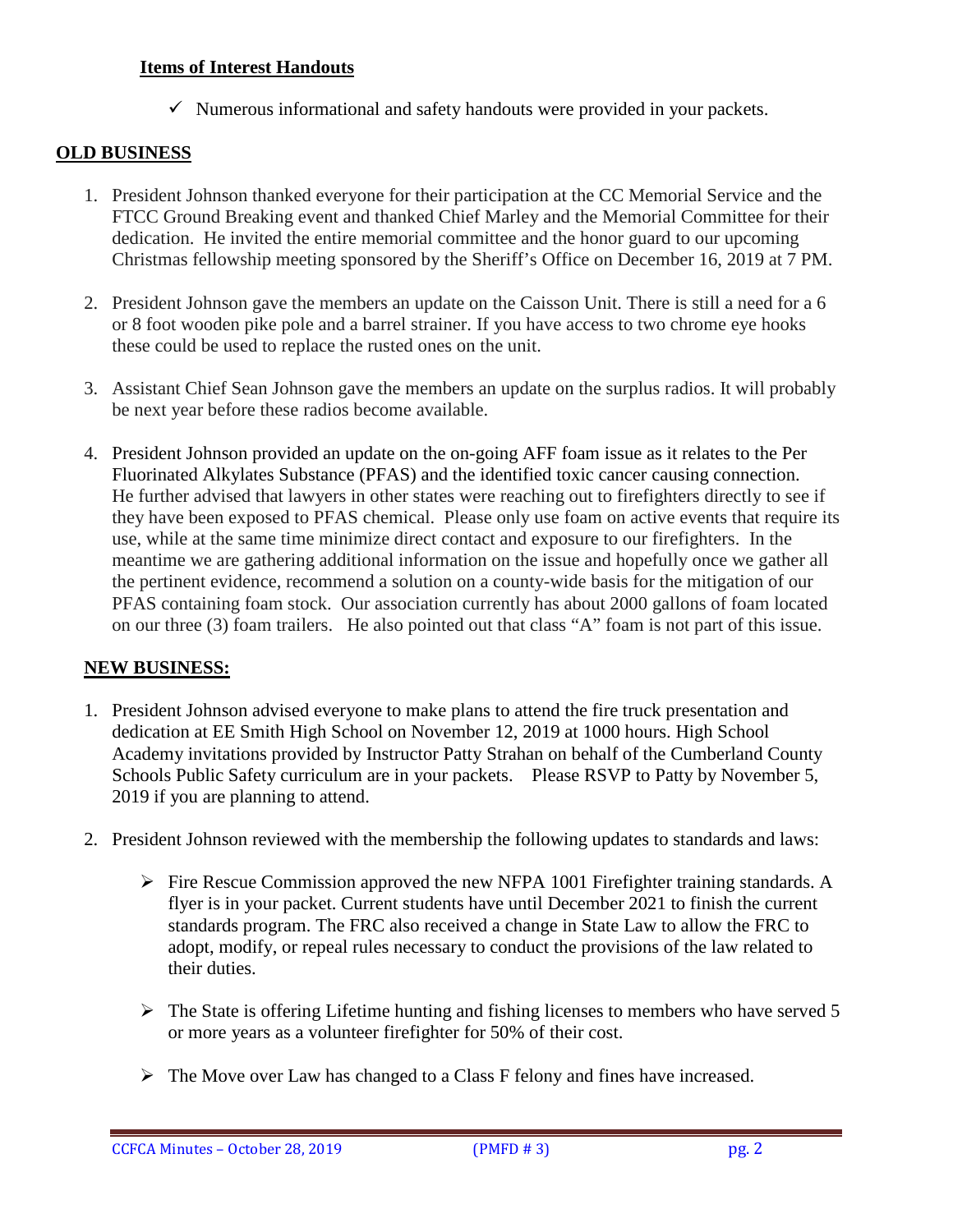- $\triangleright$  Effective July 19, 2019 a new law allows voting by absentee ballot in Fire District Board of Director Elections. Please get a copy of this new law and become familiar with same.
- $\triangleright$  The Conner's Law is a new law that will provide \$100,000 dollars to a beneficiary should a Public Safety Officer be murdered in the line of duty.
- 3. President Johnson asked Mr. Jackson for assistance with getting department owned IPADS updated at the same time the County owned IPADS are updated. Our stations purchase these additional tablets for direct incident response use utilizing the Freedom App. By not being able to update these tablets our overall mission readiness is reduced.
- 4. President Johnson congratulated Stedman FD for receiving a regional grant for SCBA's. In addition to the Stedman VFD the grant benefits the Wade and Bethany Fire Departments.
- 5. President Johnson congratulated Spring Lake FD for receiving a SAFER staffing grant to hire 6 additional firefighters to assist with staffing for their future Station 11. Groundbreaking for the new Station 11 was conducted on October 14, 2019. This new facility will also provide coverage for the Manchester Fire District.
- 6. President Johnson reported that the SAFER conference had a record year for attendance. The conference will return in August 2020 to the Raleigh area.
- 7. President Johnson advised Mr. Jackson that the number one priority for the County FD's for grant proposals would be to update the radio and communications system.
- 8. President Johnson advised the members that the Bethany FD has made a formal written request to have the Station number six (**6**) reserved for their substation that will be built as part of their long range strategic plan for their district that is outside the 6 mile rated area. With no objections from the membership the station number "**6**" will be reserved for future use by the Bethany Fire District.
- 9. President Johnson reported that the LEPC meeting will be Thursday October 31, 2019 at 1000 hours at the VA center on Raeford Rd. All Chiefs are invited to attend.
- 10. President Johnson introduced Zachery Wages as the new Deputy Chief of the Wade Community Fire Department, and welcomed board president John Lanthorn to our association meeting.
- 11. President Johnson shared with the membership a letter invitation from John Hedgepath, pastor at Northwood Temple Church inviting all our departments to join the Northwood Temple congregation on Sunday November 3rd, 2019 at 11 am honoring "Law and First Responder Appreciation Day". Please consider sending a crew in order to make this a great day of celebration. A copy of the letter is in each packet.
- 12. President Johnson urged the members of the association to consider the purchase of a North Carolina Association of Fire Chiefs (NCAFC) member personalized license plate. The NC Fire Officer plate can be ordered directly on the NCAFC website and is available to all association members. Our entire association members are members of the NCAFC with our dues paid up through October 2020. A handout depicting details of the plate is included in your packets. The NCAFC needs a minimum order of 500 plates and needs our assistance in reaching this goal.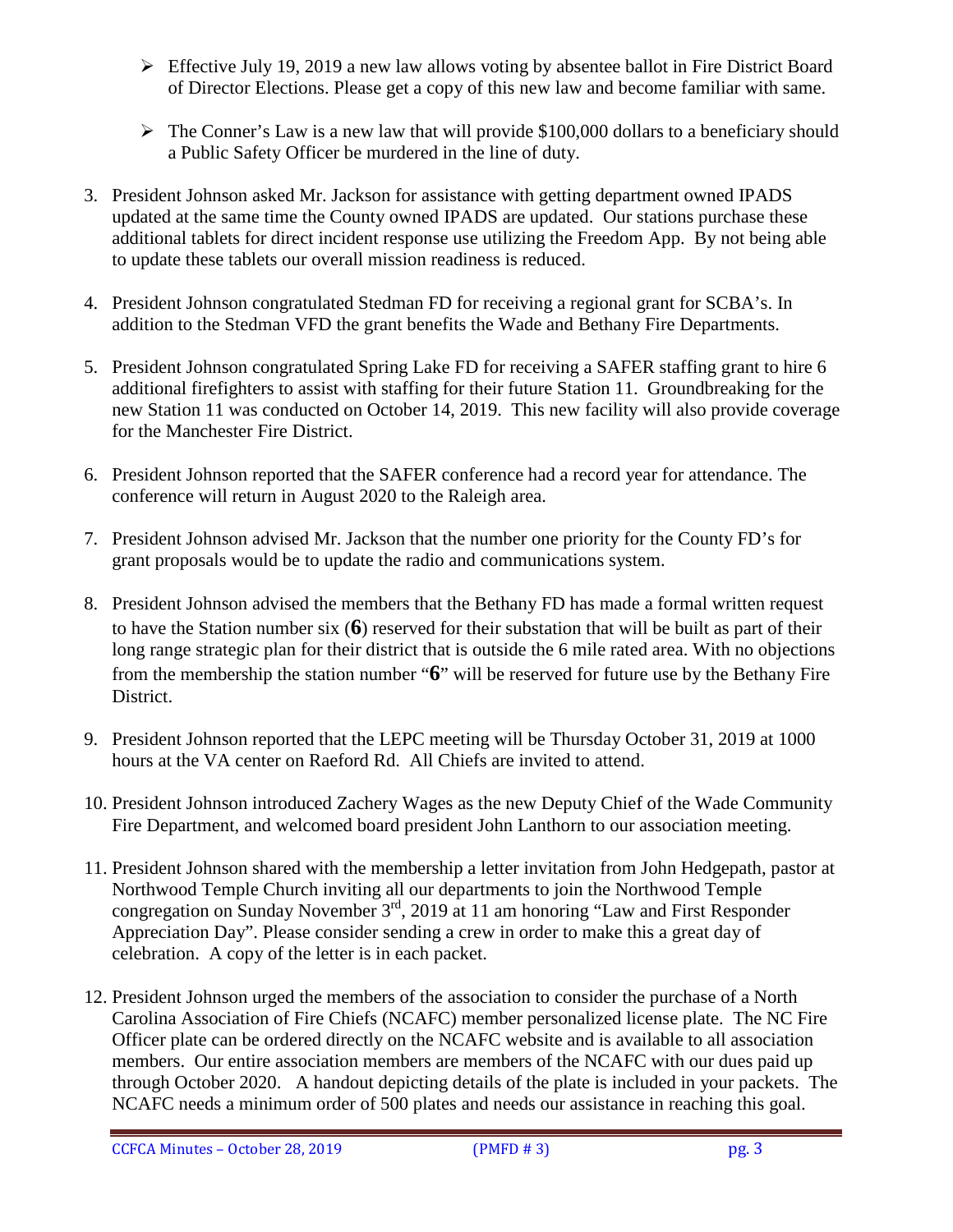13. President Johnson briefed the membership that he received an e-mail from Fayetteville Assistant Fire Chief Kevin Morgan who serves on the C-FORT (Opioid Response Team) for Cumberland County as the City of Fayetteville representative. Chief Morgan expressed a concern that the county fire departments are not represented on the response team. Since we were not aware or know anything about the group and there on-going efforts he asked Chief Morgan who is a member of the association to include all of us in any discussion until we can identify a representative in the future and keep us abreast. At a future meeting we will receive a presentation from C-FORT on how our departments can have a positive impact with the opiate issue in addition to any opiate response capacity.

#### **COMMITTEE REPORTS:**

#### **ID CARD/TECHNOLOGY COMMITTEE**

- **FYI.** Fire Chiefs are required to send a signed letter or memo with a firefighter requesting an ID Card. For any questions or an appointment contact 424-0694 or e-mail at [cjohnson.spfd@gmail.com](mailto:cjohnson.spfd@gmail.com)
	- President Johnson asked the members to please recycle or return the clips used for our ID Cards. These clips are extremely expensive and we need to reuse them as much as possible in order to hold down costs. So when members leave a department do not give the ID Tags and clips to the departing member, instead retrieve the clips.

#### **FIRE PREVENTION/EDUCATION COMMITTEE** E-Mail: Chief T.J. McLamb [jmclamb@ci.fay.nc.us](mailto:jmclamb@ci.fay.nc.us)

• Chief McLamb thanked everyone for their participation at Safety Day and a letter from Fire Chief Hill thanking everyone is included in the monthly packet.

**STANDARDS & POLICY COMMITTEE** A/C Kevin Murphy (SPFD # 13) Chairperson, E-Mail: [kmurphy1903@gmail.com](mailto:kmurphy1903@gmail.com)

• No report.

**MEMORIAL COMMITTEE** Chief R. Marley (Pearce's Mill) Chairperson, E-Mail: [pmfd0301@nc.rr.com](mailto:pmfd0301@nc.rr.com)

• Chief Marley thanked everyone for their support of + the Memorial Service

#### **AUTOMATIC AID/MUTUAL AID COMMITTEE** Chief Joe Marsh (GCFD # 24) Chairperson,

#### E-Mail: [gcfd24@nc.rr.com](mailto:gcfd24@nc.rr.com)

• No report

**FINANCE COMMITTEE** Deputy Chief Freddy Johnson Jr. (Stoney Point) Chairperson, E-Mail: [spfd1302@nc.rr.com](mailto:spfd1302@nc.rr.com)

• A current balance report was included in each member's packet.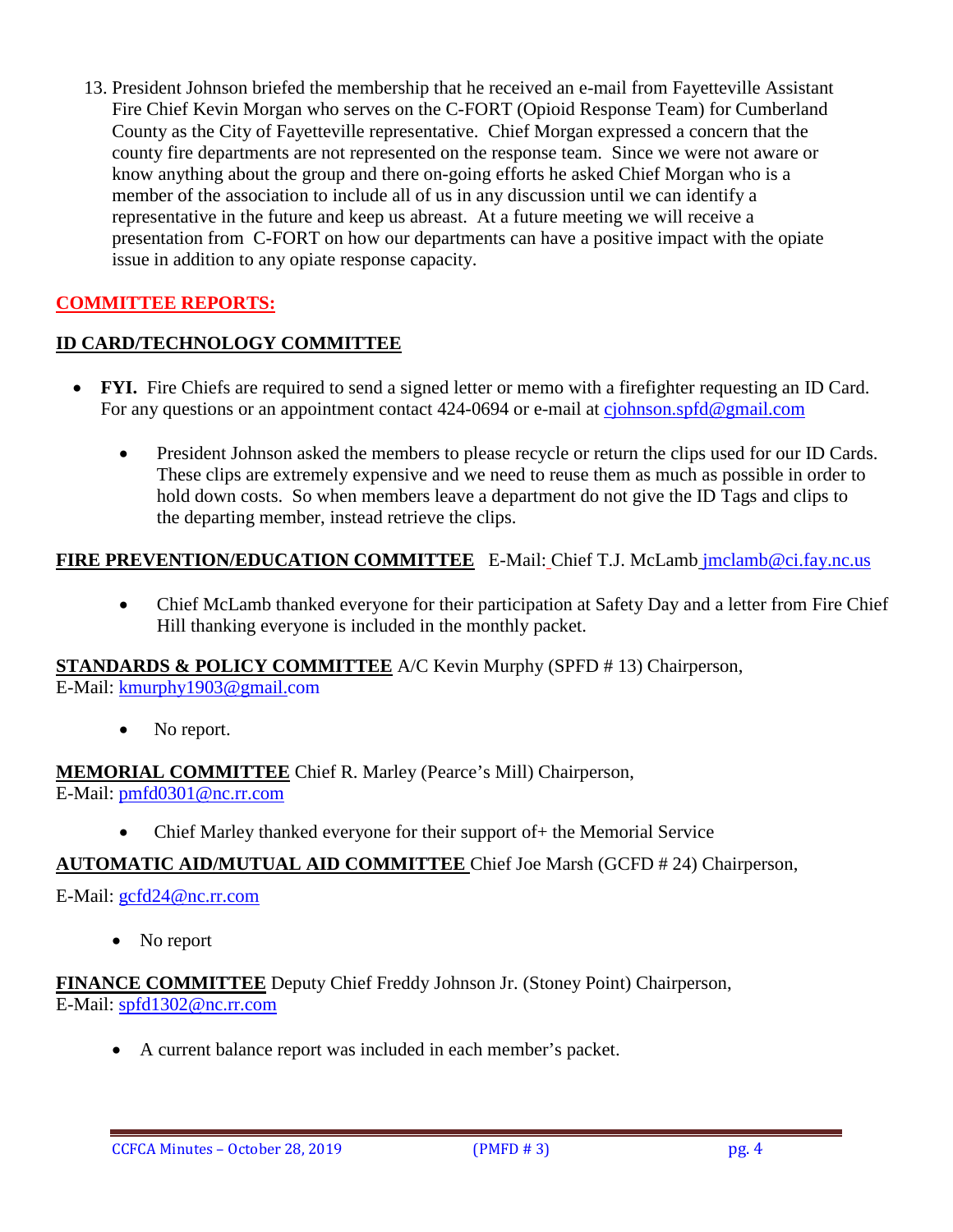**RESCUE COMMITTEE** Deputy Chief Hank Harris (Cotton FD) Chairperson,

E-Mail: [cfd402@nc.rr.com](mailto:cfd402@nc.rr.com)

• No report.

**COMMUNICATIONS /DISPATCH STEERING / AVL COMMITTEE** Chief Chuck Hodges (Hope Mills FD), Chairperson, E-Mail: clhodges@townofhopemills.com

• No Report.

**KNOX BOX COMMITTEE** - Emergency Management Officer Gene Booth (Emergency Services) Chairperson, E-Mail: [wbooth@co.cumberland.nc.us](mailto:wbooth@co.cumberland.nc.us)

• No report.

**FIREHOUSE STEERING COMMITTEE** – Fire Chief T. J. McLamb (FFD) Chairperson, E-Mail: [tmclamb@ci.fay.nc.us](mailto:tmclamb@ci.fay.nc.us)

• No report

**NC WORKFORCE SOLUTION GRANTS – COMMITTEE** – Fire Chief Justin Nobles (SVFD # 23) Chairperson. E-Mail: [Jnobles@stedmanfire.com](mailto:Jnobles@stedmanfire.com)

• No Report

**JOINT INCIDENT / DISASTER RESPONSE COMMITTEE** – Assistant Fire Chief Richard Bradshaw (VFD) Chairperson, E-Mail: [rbradshaw1@nc.rr.com](mailto:rbradshaw1@nc.rr.com)

• No report.

#### **ASSOCIATE MEMBERS REPORT**

**COUNTY MANAGERS OFFICE** – Assistant County Manager Tracy Jackson E-Mail: [tjackson@co.cumberland.nc.us](mailto:tjackson@co.cumberland.nc.us)

• No Report.

**EMERGENCY SERVICES DIRECTOR/ ECC-911 (**Gene Booth, Director), E-Mail: [gbooth@co.cumberland.nc.us](mailto:gbooth@co.cumberland.nc.us)

- *Director Booth* advised that the 911 center is now EFD accredited and is the 51<sup>st</sup> center in the world to receive same. He advised members of some upcoming training with information in your packets
- *Emergency Management Director Hendrix* talked about monthly training with WEBEOC in order for end users to remain proficient.
- He also informed the membership about the opportunity for anyone that needs NIMS 300 and 400, whereas the classes will be offered in November.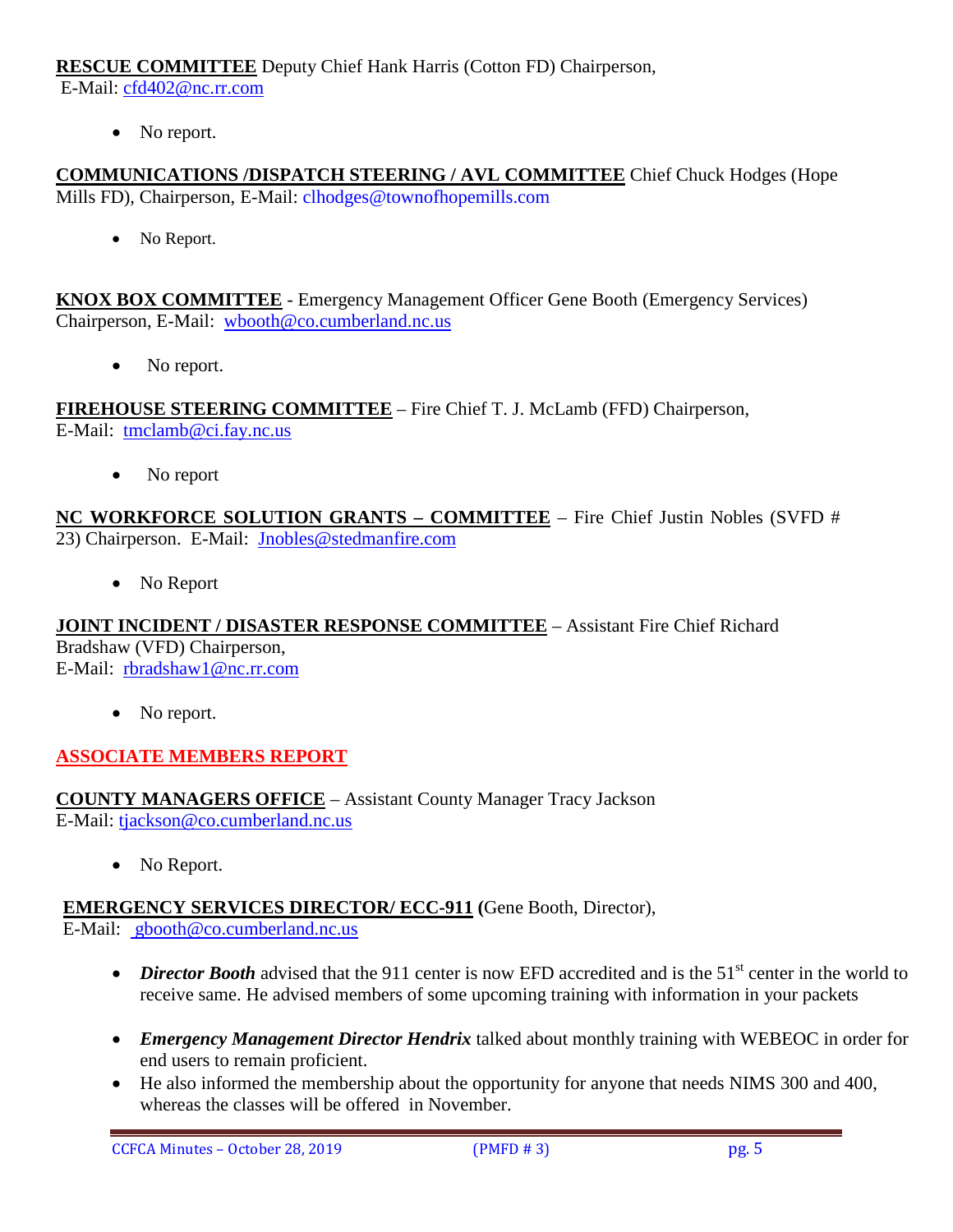- *FM Lowder* will deliver available Smoke Alarms provided through Operation Save a Life and discuss a new residential safety form to be used by the departments.
- *Adam Johnson* requested information identifying hazards associated with energy stored in Solar panels which are now found on our homes and solar farms throughout Cumberland County.

**EMS DIRECTOR:** Brian Pearce, Director E-Mail: bpearce@capefearvalley.com

• No report.

**HAZMAT:** AC Robert Brinson, FFD - POC telephone for HAZMAT is 910-584-9550, E-Mail: [rbrinson@ci.fay.nc.us](mailto:rbrinson@ci.fay.nc.us)

• AC Brinson advised an extrication program being put on involving new style vehicles will be held November 16 at 0800 at the Fayetteville Training Center. No cost to attend, lunch will be served. Please call AC Brinson to sign up and all personnel attending must bring their full PPE to participate.

**FORESTRY DISTRICT** Craig Gottfried, County Ranger, E-Mail: [craig.gottfried@ncagr.gov](mailto:craig.gottfried@ncagr.gov)

• No Report

**FTCC** Steve Drew, E-Mail: [drews@faytechcc.edu](mailto:drews@faytechcc.edu)

• No report.

**SHERIFF'S OFFICE** Sheriff Wright (Sr. Sgt. Steven Hodges – ATF)

• No Report

**FAYETTEVILLE POLICE –** Police Chief Gina Hawkins, Email [ghawkins@ci.fay.nc.us](mailto:ghawkins@ci.fay.nc.us)  (Captain Jay Devane) [jdevane@ci.fay.nc.us](mailto:jdevane@ci.fay.nc.us)

• No report

#### **NC HIGHWAY PATROL** - Major Freddy Johnson Jr. SHP Special Operations.

E-Mail: [Freddy.johnson@ncdps.gov](mailto:Freddy.johnson@ncdps.gov) or Sergeant S. Johnson SHP Raleigh Training Center E-Mail [sean.johnson@ncdps.gov](mailto:sean.johnson@ncdps.gov)

• No report

#### **COUNTY COMMISSIONERS** Fire Commissioner Marshall Faircloth

• Not Present

#### **FOR THE GOOD OF THE ASSOCIATION:**

• Bethany Fire Department is hosting their Turkey Shoot at the Fire Department. Please come out and support their fund raiser.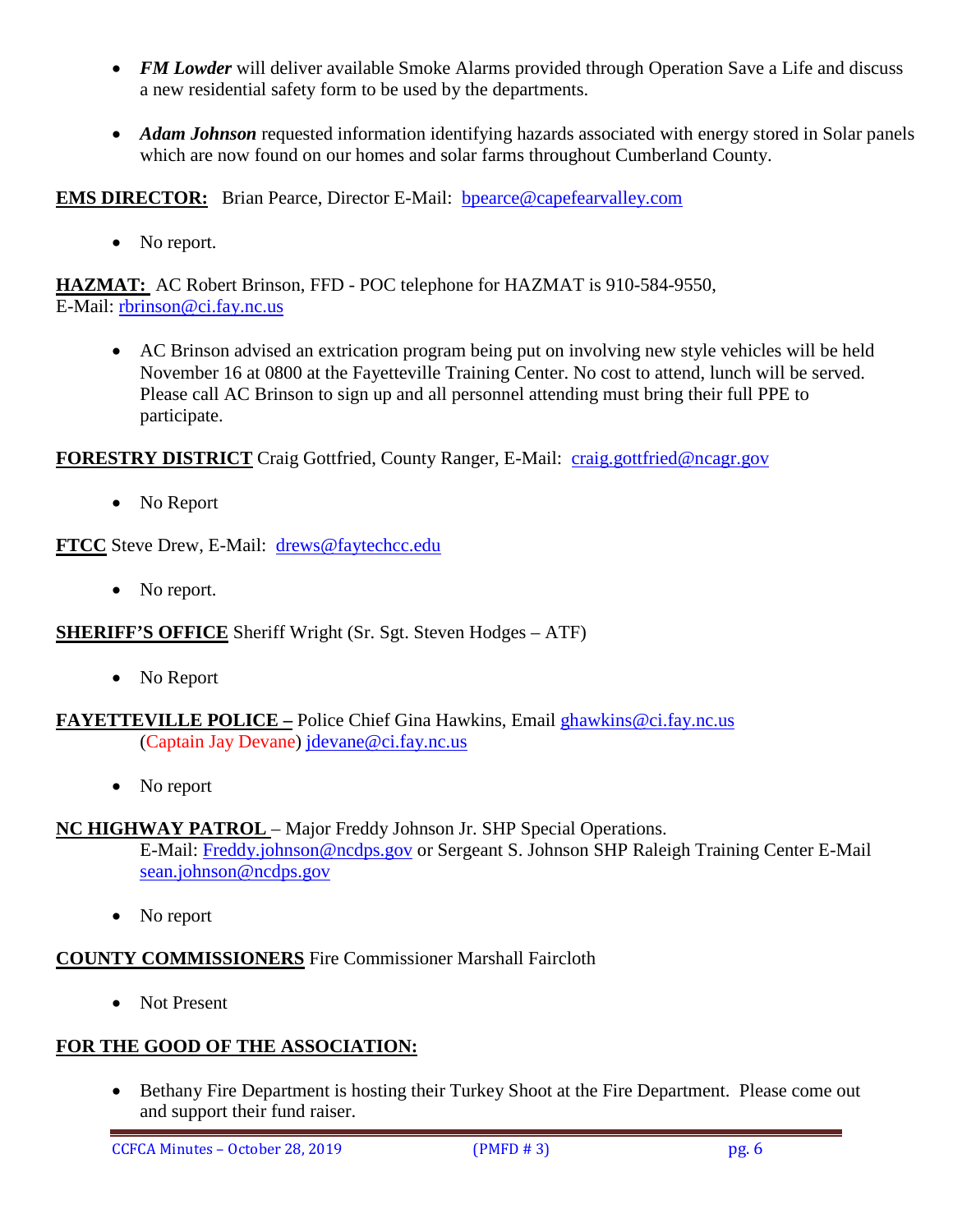- Stoney Point Fire Department's annual Trail of Terror Fund Raiser and will run every weekend through Saturday November  $2<sup>nd</sup>$ . He invited the chiefs to come by and receive a courtesy pass.
- Fayetteville Marksman Hockey First Responder Night scheduled for Friday December 13, 2019 at 7 PM at the Crown Coliseum. Flyer is included in your packet.

**ADJOURNMENT:** A motion was made to adjourn by Captain Devane and seconded by Chief Owen Harris.

The meeting was adjourned at 2015 hours.

Respectfully Submitted By:

#### *Freddy l. Johnson Sr. Mark A. Melvin*

Freddy L. Johnson Sr., CFO Mark A. Melvin, CFO Fire Chief / President Fire Chief / Secretary

#### **Enclosures – 9**

- 1 October 2019 & Year to date Roll Call
- 2 Bethany Fire Department Letter & Email requesting to reserve the vacant Station "6" number
- 3 NFPA 1001 2020 Program Changes (Firefighter) Option 2
- 4 NCAFC Member License Plate Registration Information
- 5 Northwood Temple Church "Law and First Responder Appreciation Day" Letter
- 6 Fire Chief Mike Hill Letter of Appreciation Public Safety Day
- 7 Special Note of Thanks Dr. Larry Keen, FTCC
- 8 Fayetteville Marksman First Responder Night Flyer
- 9 Cumberland County Schools Fire Academy Fire Engine Dedication Invitation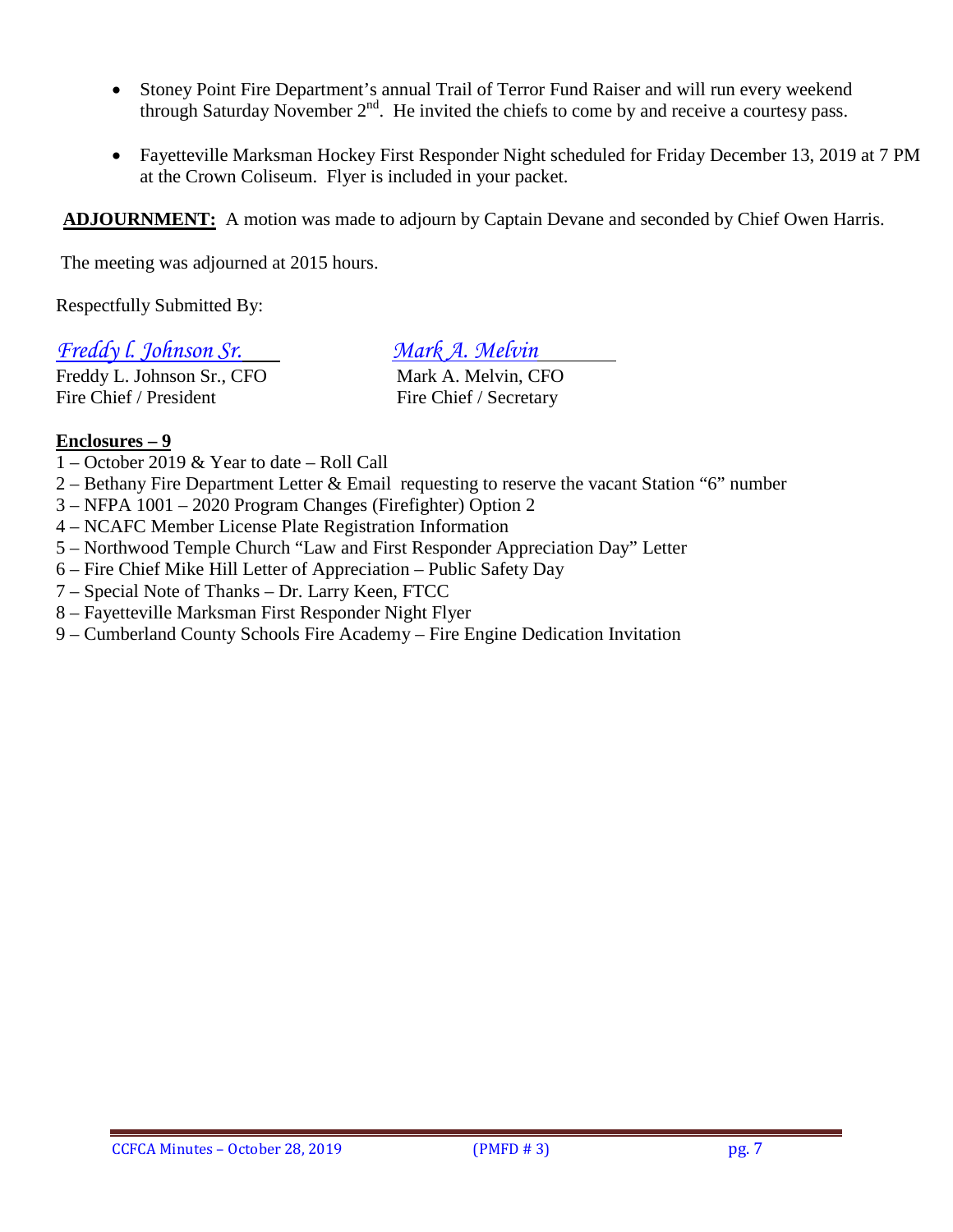| /۹۵۱<br><b>MEMBERS PRESENT</b> | 16 |    | 1 O |    | 19 | 19 | 19 |  |  |
|--------------------------------|----|----|-----|----|----|----|----|--|--|
| <b>ASSOCIATES PRESENT (12)</b> | 08 | 10 | 8   |    | 8  | 8  | 10 |  |  |
| <b>PERSONNEL IN</b>            | 60 |    | 69  | 59 | 76 | 66 | 62 |  |  |
| <b>ATTENDANCE</b>              |    |    |     |    |    |    |    |  |  |

 $\mathbf{\tau}$ 

Ť.

 $\overline{\phantom{a}}$ 

 $\overline{\phantom{a}}$ 

 $\overline{\phantom{a}}$ 

 $\overline{\phantom{a}}$ 

 $\overline{\phantom{a}}$ 

 $\mathbf{\tau}$ 

 $\mathbf{\tau}$ 

 $\overline{\phantom{a}}$ 

|          | <b>CC Fire Chiefs</b><br><b>DEPARTMENTS</b><br>&<br><b>ORGANIZATION</b><br><b>Chief's Only Meeting</b> | PMFD<br>$\blacksquare$<br>28-JAN-19 | CVFD-4<br>т.<br>၈<br>25-FEB-1 | CRVFD-5<br>т.<br>25-MAR-19 | PMFD<br>$\blacksquare$<br>APR-19<br>$22 -$ | <b>BVFD-12</b><br>$\mathbf{r}$<br>20-MAY-19 | SPVFD-19<br>т.<br>24-JUN-19 | PMFD<br>$\blacksquare$<br>$\bullet$<br>22-JUL-1 | WCVFD-16<br>$\mathbf{I}$<br>26-AUG-19 | <b>VVFD-25</b><br>т.<br>23-SEP-19 | -PMFD<br>28-OCT-19 | GFVFD-17<br>л.<br>25-NOV-19 | 16-DEC-19 - SHERIFF |
|----------|--------------------------------------------------------------------------------------------------------|-------------------------------------|-------------------------------|----------------------------|--------------------------------------------|---------------------------------------------|-----------------------------|-------------------------------------------------|---------------------------------------|-----------------------------------|--------------------|-----------------------------|---------------------|
|          | <b>MEMBERS</b>                                                                                         |                                     |                               |                            |                                            |                                             | <b>MEETING DATES</b>        |                                                 |                                       |                                   |                    |                             |                     |
| 01       | <b>BEAVER DAM STA 26 &amp; 27</b>                                                                      | Р                                   | P                             | P                          | P                                          | Р                                           | P                           | P                                               | P                                     | P                                 | P                  |                             |                     |
| 02       | <b>BETHANY STA 12</b>                                                                                  | P                                   | P                             | P                          | P                                          | P                                           | P                           | P                                               | P                                     | P                                 | P                  |                             |                     |
| 03       | <b>COTTON STA 4</b>                                                                                    | P                                   | P<br>P                        | P<br>P                     | P<br>P                                     | P<br>P                                      | P<br>P                      | P<br>P                                          | P<br>P                                | P<br>P                            | P<br>P             |                             |                     |
| 04<br>05 | <b>CUMBERLAND ROAD STA 5</b>                                                                           | Р<br>P                              | P                             | P                          | P                                          | P                                           | P                           | P                                               | P                                     | P                                 | P                  |                             |                     |
| 06       | <b>EASTOVER STA1</b><br><b>EMS EMERGENCY MED SVC</b>                                                   | $\boldsymbol{\mathsf{x}}$           | $\boldsymbol{\mathsf{X}}$     | P                          | $\boldsymbol{\mathsf{x}}$                  | P                                           | P                           | P                                               | P.                                    | P.                                | P                  |                             |                     |
| 07       | <b>FAYETTEVILLE FIRE DEPT</b>                                                                          | P                                   | P                             | P                          | $\overline{P}$                             | P                                           | P                           | P                                               | P                                     | P                                 | P                  |                             |                     |
| 08       | <b>FORT BRAGG FIRE DEPT</b>                                                                            | X                                   | P                             | P                          | P                                          | P                                           | P                           | Е                                               | Е                                     | E                                 | E                  |                             |                     |
| 09       | <b>GODWIN - FALCON STA 17</b>                                                                          | P.                                  | P                             | P                          | P                                          | P                                           | P                           | P                                               | P                                     | P.                                | P.                 |                             |                     |
| 10       | <b>GRAYS CREEK STA 18</b>                                                                              | P                                   | P                             | P                          | P                                          | P                                           | P                           | P                                               | P                                     | P                                 | P                  |                             |                     |
| 11       | <b>GRAYS CREEK STA 24</b>                                                                              | X                                   | P                             | P                          | P                                          | P                                           | P                           | Е                                               | E.                                    | Е                                 | E                  |                             |                     |
| 12       | <b>HOPE MILLS STA 21</b>                                                                               | P                                   | P                             | P                          | P                                          | Е                                           | P                           | P                                               | P                                     | P                                 | P                  |                             |                     |
| 13       | <b>PEARCE'S MILL STA 3</b>                                                                             | P                                   | P                             | P                          | P                                          | P                                           | P                           | P                                               | P                                     | P                                 | P                  |                             |                     |
| 14       | <b>SPRING LAKE STA 22</b>                                                                              | P                                   | P                             | P                          | P                                          | P                                           | P                           | P                                               | P                                     | P                                 | P                  |                             |                     |
| 15       | <b>STEDMAN STA 23</b>                                                                                  | P                                   | P                             | $\overline{\mathsf{x}}$    | P                                          | P                                           | P                           | P                                               | P                                     | P                                 | P                  |                             |                     |
| 16       | <b>STONEY POINT STA 13 &amp; 19</b>                                                                    | P                                   | P                             | P                          | P                                          | P                                           | P                           | P                                               | P                                     | P                                 | P                  |                             |                     |
| 17       | <b>VANDER STA 2 &amp; 8</b>                                                                            | P                                   | P                             | P                          | P                                          | P                                           | P                           | P<br>P                                          | P                                     | P                                 | P                  |                             |                     |
| 18       | <b>WADE STA 16</b>                                                                                     | P<br>P                              | Ε<br>P                        | P<br>P                     | P<br>E                                     | P<br>E                                      | P<br>P                      | P                                               | P<br>P                                | P<br>P                            | P<br>$\mathsf{X}$  |                             |                     |
| 19       | <b>WESTAREA STA 15-20 &amp; 25</b>                                                                     |                                     |                               |                            |                                            |                                             |                             |                                                 |                                       |                                   |                    |                             |                     |
| 01       |                                                                                                        | P                                   | P                             | P                          | P                                          | P                                           | P.                          | Р.                                              | Р.                                    | Р.                                | P                  |                             |                     |
| 02       | <b>CC EMERGENCY SERVICES</b>                                                                           | P                                   | P                             | $\mathsf{x}$               | P.                                         | E                                           | P.                          | $\overline{\mathsf{x}}$                         | P                                     | $\mathbf x$                       | P.                 |                             |                     |
| 03       | <b>COUNTY COMMISSIONERS</b>                                                                            | P                                   | P                             | $\overline{\mathsf{x}}$    | $\overline{\mathsf{x}}$                    | E                                           | E                           | E                                               | P                                     | P.                                | P                  |                             |                     |
| 04       | <b>COUNTY MGR OFFICE</b><br><b>FAYETTEVILLE PD</b>                                                     | P                                   | P                             | P.                         | P.                                         | P                                           | P.                          | P.                                              | P.                                    | P.                                | P.                 |                             |                     |
| 05       | <b>FIRE COMMISSIONER</b>                                                                               | $\mathsf{x}$                        | X                             | X                          | P.                                         | Е                                           | $\mathsf{X}$                | $\mathsf{X}$                                    | $\mathsf{X}$                          | $\mathsf{X}$                      | $\mathsf{X}$       |                             |                     |
| 06       | <b>FORESTRY</b>                                                                                        | E.                                  | E                             | $\overline{P}$             | P.                                         | P.                                          | P.                          | $\mathsf{X}$                                    | P.                                    | P.                                | $\overline{P}$     |                             |                     |
| 07       | <b>FORT BRAGG EMS</b>                                                                                  | $\mathsf{x}$                        | P.                            | $\mathsf{X}$               | P.                                         | X.                                          | $\mathsf{X}$                | $\mathsf{X}$                                    | $\mathsf{X}$                          | $\mathsf{X}$                      | $\mathsf{X}$       |                             |                     |
| 08       | <b>FTCC</b>                                                                                            | $\overline{P}$                      | P                             | P.                         | P.                                         | P.                                          | $\mathsf{X}$                | $\overline{P}$                                  | $\overline{P}$                        | P.                                | $\overline{P}$     |                             |                     |
| 09       | <b>HAZMAT</b>                                                                                          | P                                   | P.                            | P.                         | X.                                         | X                                           | P.                          | P.                                              | P.                                    | P.                                | $\overline{P}$     |                             |                     |
| 10       | <b>HIGHWAY PATROL</b>                                                                                  | P                                   | P                             | P                          | P.                                         | P.                                          | P                           | P.                                              | P.                                    | $\mathbf{X}$                      | $\overline{P}$     |                             |                     |
| 11       | <b>RETIRED FIRE CHIEFS</b>                                                                             | P.                                  | P.                            | P.                         | P.                                         | P.                                          | P.                          | P.                                              | P.                                    | P.                                | $\mathsf{x}$       |                             |                     |
| 12       | <b>SHERIFFS OFFICE</b>                                                                                 | $\mathsf{x}$                        | P.                            | P.                         | $\mathbf{x}$                               | P.                                          | P.                          | P.                                              | P.                                    | P.                                | $\overline{P}$     |                             |                     |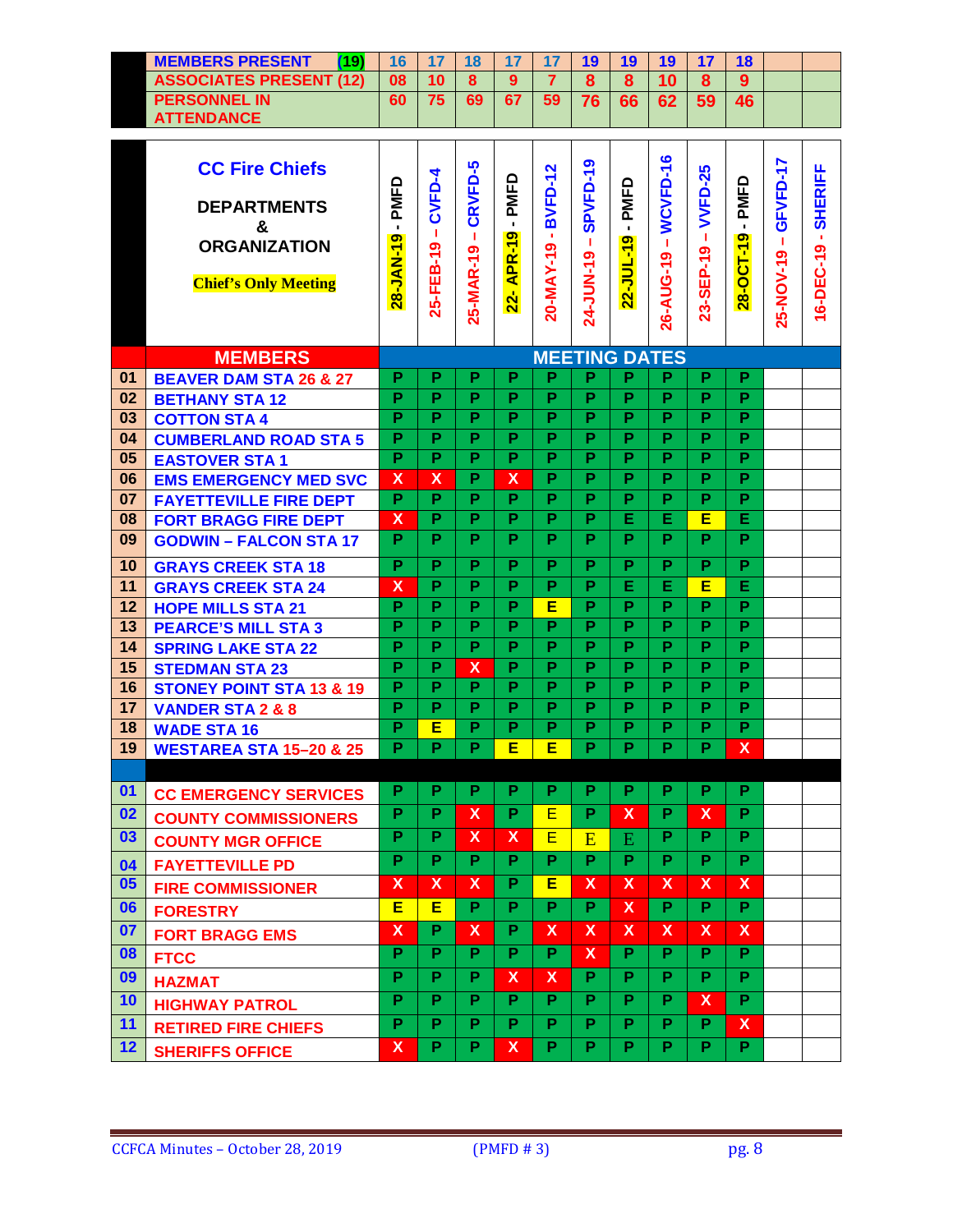BETHANY RURAL FIRE DEPARTMENT & **EMERGENCY RESPONSE INC.** 2140 WADE STEDMAN RD STEDMAN NC 28391



10/17/2019

Director Booth

Chief Johnson,

The Bethany Rural Fire Department and Emergency Response Inc. Board of Directors as part of our long-range strategic planning includes the opening of a second Bethany station or Substation to reduce response times and insurance distance coverage. The search for land has already begun in this area so that we can better serve the members of the Big Creek Fire District. We are requesting that the current vacant Station 6 number be reserved for future use by the Bethany Rural Fire Department and **Emergency Response Inc.** 

**Richard Strickland** 

**President of Board of Directors** 

Jason B Autry

**Chief**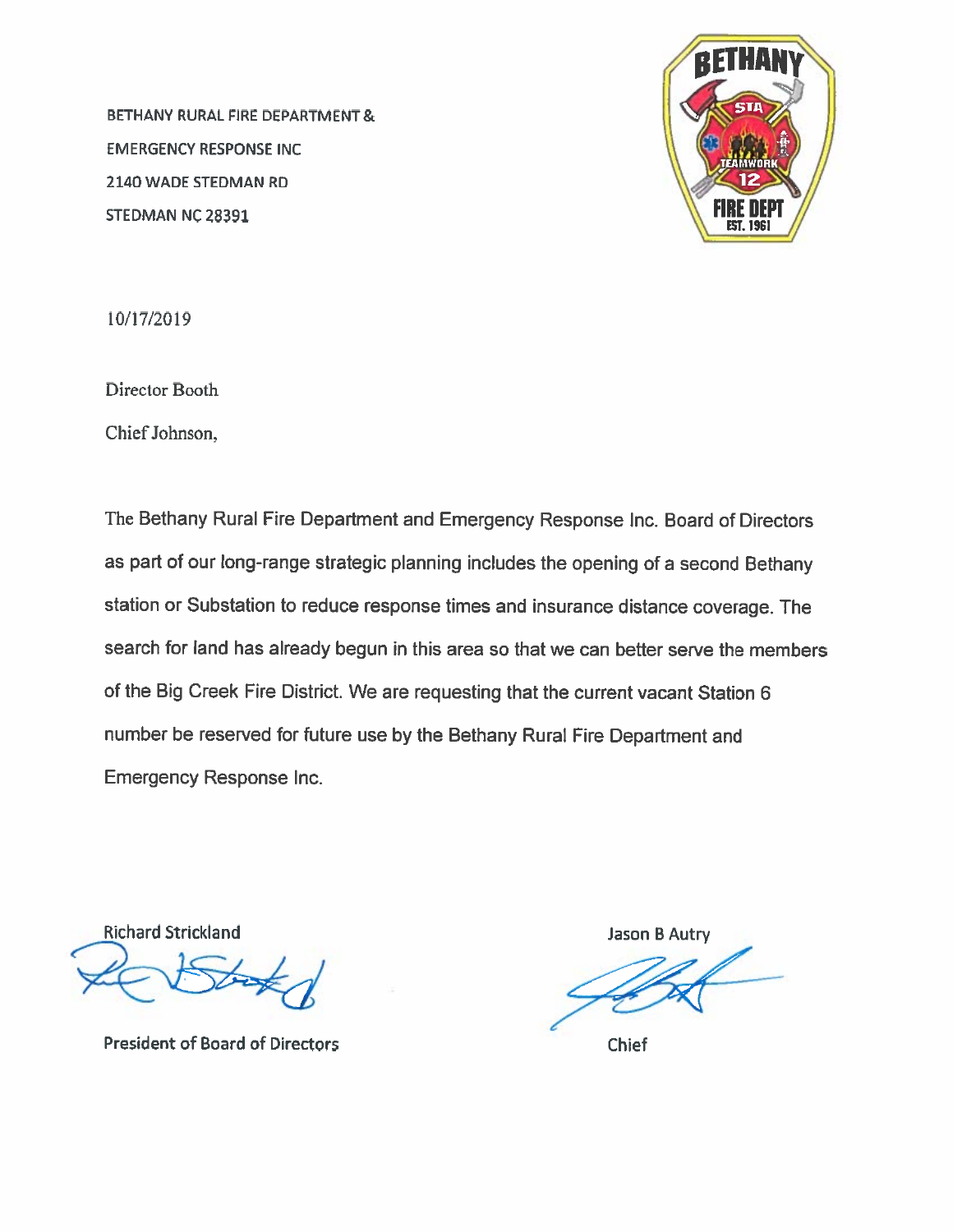

Freddy Johnson <spfd1301@gmail.com>

#### Reserve station 6 at the number for a future substaion

1 message

Bethany Fire <bethanyfd12@gmail.com>

To: Freddy Johnson <spfd1301@gmail.com>, Gene Booth <wbooth@co.cumberland.nc.us>

Thu, Oct 17, 2019 at 6:18 PM

Dear Freddy and Gene,

The Bethany Rural Fire Department and Emergency Response Inc. Board of Directors as part of our long range strategic planning includes the opening of a second Bethany station or Substation to reduce response times and insurance distance coverage. The search for land has already begun in this area so that we can better serve the members of the Big Creek Fire District. We are requesting that the current vacant Station 6 number be reserved for future use by the Bethany Rural Fire Department and Emergency Response Inc.

I will also have a sign request for you at the next Chiefs meeting.

**Kind Regards** 

**Jason B Autry Chief Bethany Rural Fire Department** 2140 Wade Stedman Rd **Stedman NC 28391** Phone: 910-483-1581 Cell: 910-624-2034 Fax: 910-483-4397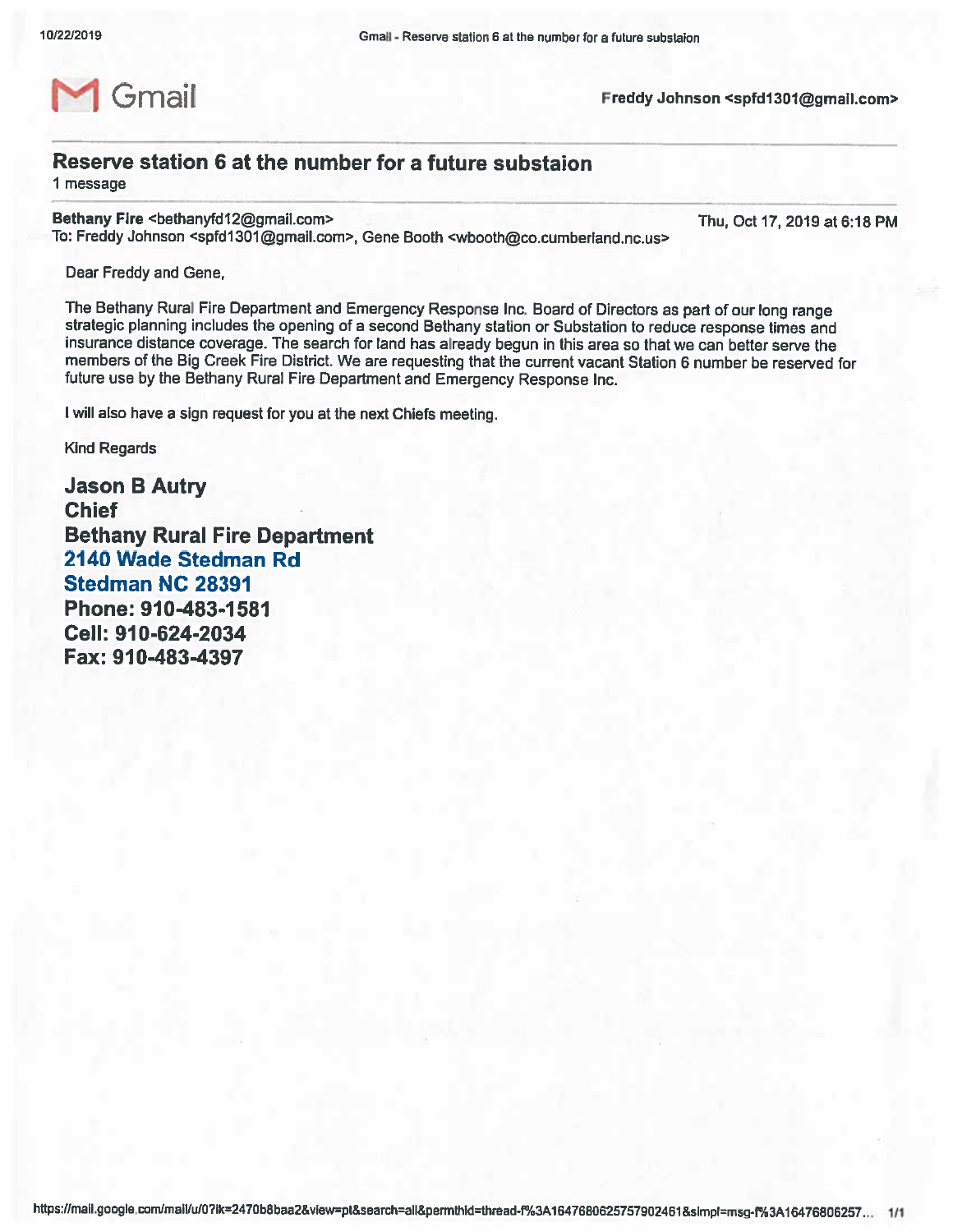#### NFPA 1001 - 2020 Program Changes (Fire Fighter)

#### **Option 2**

All 2020 changes (NFPA 1001-2019) will be released January 01, 2021. Significant overhaul of the program and will request new FIP numbers from the Community College System. Instructor upgrades will be required, face-to-face, between July 01, 2020 to December 31, 2020.

#### **Transition of Fire Fighter:**

- 1. The 2013 edition will remain "as is" until December 31, 2020. This version will not be amended.
	- a. Individual course name, descriptions, and FIP numbers will remain.
- 2. The 2019 edition will be released January 01, 2021 and will be the accredited program effective January 01, 2021. To teach the 2019 edition, the face-to-face instructor upgrade must be attended between July 01, 2020 to December 31, 2020.
	- a. The Commission will revert to the following course titles, course descriptions, and FIP numbers.
	- b. The Certification Board will create a "credit crossover matrix" from FF-2013 to FF-2019.
	- c. Any FF course, with a completion date prior to January 01, 2015, will not be eligible for crossover credit to FF-2019.

| <b>Requested New Program</b>                    | <b>Rec Hours</b> | <b>Max Hours</b> |
|-------------------------------------------------|------------------|------------------|
| <b>Course 1 (FF General and Communications)</b> |                  |                  |
| <b>Orientation (Ghapter 1, 22)</b>              |                  |                  |
| <b>Fire Service Communications (Chapter 4)</b>  |                  |                  |
|                                                 | 24               | 29               |
| <b>Course 2 (FF Fireground Ops 1)</b>           |                  |                  |
| Firefighter Health & Safety (Chapters 2, 20)    |                  |                  |
|                                                 | 24               | 29               |
| <b>Course 3 (FF Fireground Ops 2)</b>           |                  |                  |
| <b>PPE (Chapter 3)</b>                          |                  |                  |
|                                                 | 28               | 34               |
| <b>Course 4 (FF Fireground Ops 3)</b>           |                  |                  |
| <b>Building Construction (Chapter 6)</b>        |                  |                  |
| <b>Portable Extinguishers (Chapter 7)</b>       |                  |                  |
| <b>Fire Behavior (Chapter 5)</b>                |                  |                  |
|                                                 | 32               | 38               |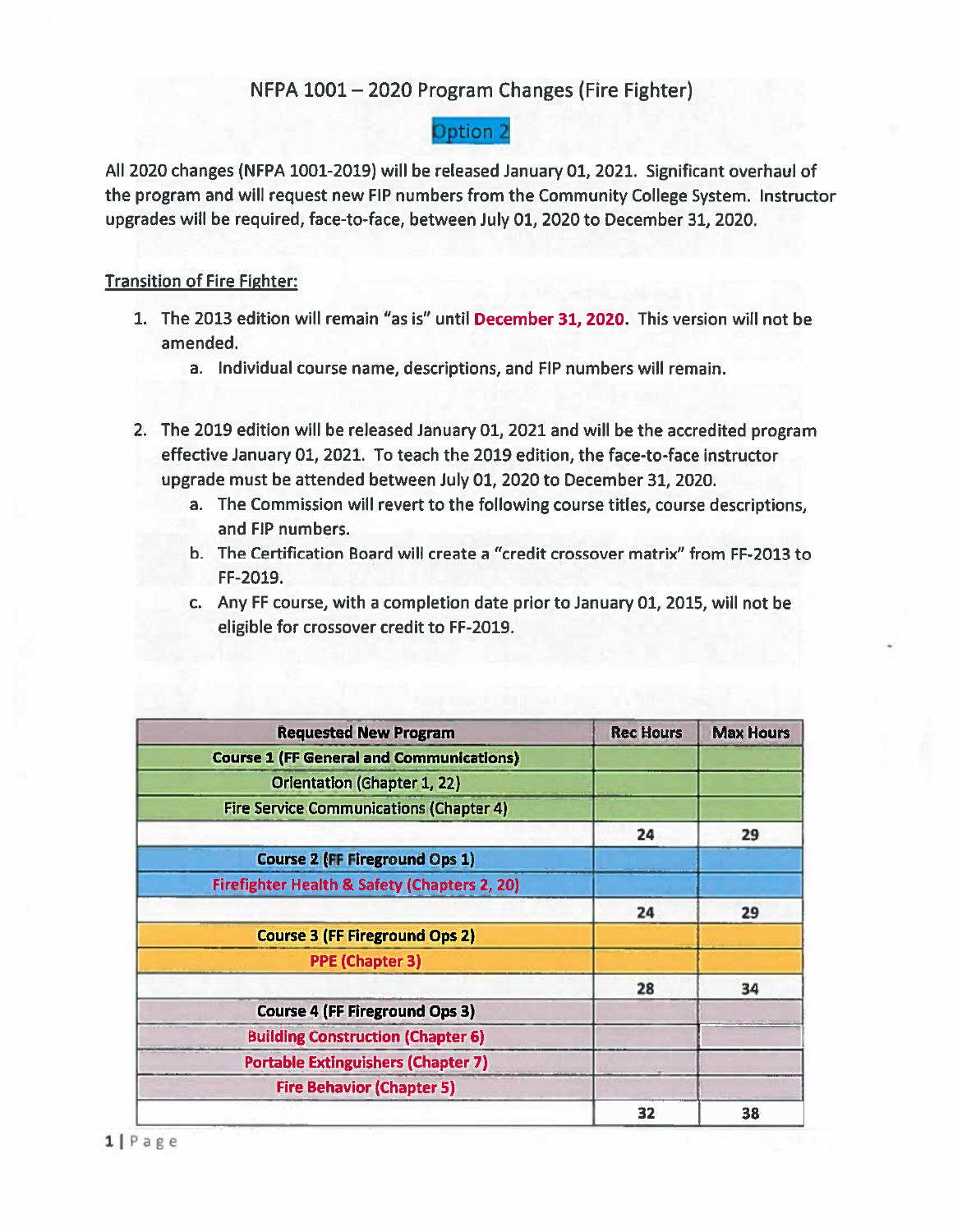| <b>Course 5 (FF Fireground Ops 4)</b>                           |     |            |
|-----------------------------------------------------------------|-----|------------|
| <b>Tools and Forcible Entry (Chapters 8, 10)</b>                |     |            |
| <b>Loss Control (Chapters 19, 28)</b>                           |     |            |
|                                                                 | 32  | 38         |
| <b>Course 6 (FF Fireground Ops 5)</b>                           |     |            |
| Ladders (Chapter 11)                                            |     |            |
| <b>Ventilation (Chapter 13)</b>                                 |     |            |
|                                                                 | 36  | 43         |
| <b>Course 7 (FF Fireground Ops 6)</b>                           |     |            |
| Ropes & Knots (Chapter 9)                                       |     |            |
| <b>Search &amp; Rescue (Chapter 12)</b>                         |     |            |
|                                                                 | 28  | 34         |
| <b>Course 8 (FF Fireground Ops 7)</b>                           |     |            |
| <b>Water Supplies (Chapter 14)</b>                              |     |            |
|                                                                 | 24  | 29         |
| <b>Course 9 (FF Fireground Ops 8)</b>                           |     |            |
| Hose, Streams, Appliances (Chapters 15, 16)                     |     |            |
|                                                                 | 24  | 29         |
| <b>Course 10 (FF Fireground Ops 9)</b>                          |     |            |
| Fire Control (Chapter 17, 21, 23)                               |     |            |
|                                                                 | 40  | 47         |
| Course 12 (FF Rescue Ops 1)                                     |     |            |
| Rescue (Chapters 24, 25)                                        |     |            |
|                                                                 | 24  | 29         |
| <b>Course 13 (FF Fire and Life Safety Initiatives)</b>          |     |            |
| Fire Detection & Suppression Systems (Chapter 26)               |     | $\epsilon$ |
| Fire and Life Safety Initiatives (Chapter 27)                   |     |            |
|                                                                 | 28  | 33         |
| <b>Course 14 (FF RIC - Mayday and FF Safety &amp; Survival)</b> |     |            |
| Mayday (FIP XXXX)                                               |     |            |
| FF Safety & Survival (FIP XXXX)                                 |     |            |
|                                                                 | 24  | 29         |
| <b>Total Program Hours</b>                                      | 368 | 441        |
|                                                                 |     |            |
| <b>HM Ops (FIP 3351)</b>                                        | 40  | 48         |
| <b>TIMS (FIP 7000)</b>                                          | 4   | 5          |
| <b>Emergency Medical Care (FIP 3016)</b>                        | 12  | 14         |
| <b>Additional Requirements - Hours</b>                          | 56  | 67         |
|                                                                 |     |            |
| <b>Total Hours to be certified as FF</b>                        | 424 | 508        |

a,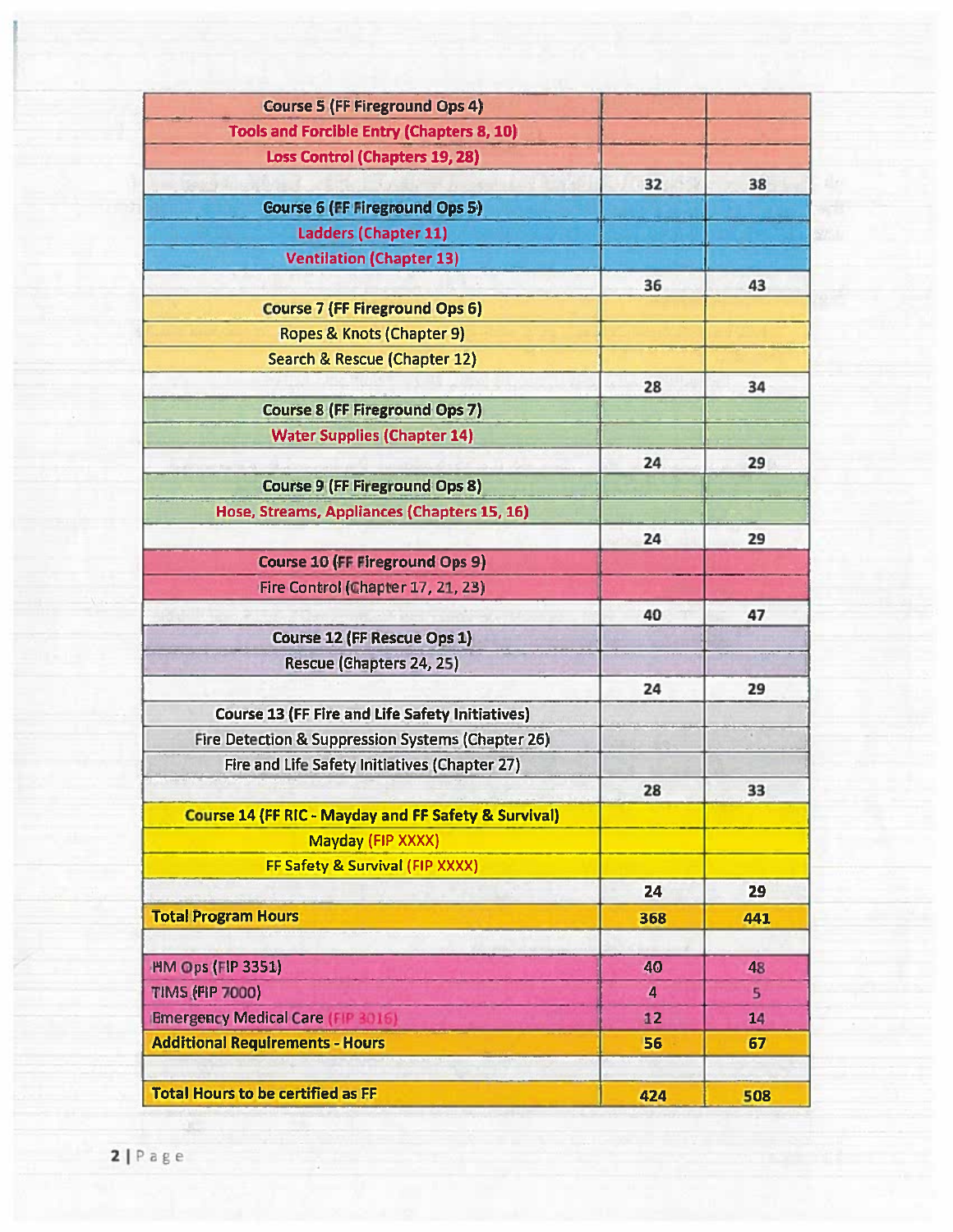NC Association of Fire Chiefs - NCAFC Member License Plate Registration

#### **RETURN TO NCAFC.COM SUPPORT**



## **MEMBER CENTER**

Search Member Center

**Back** 

Add to my calendar

Q

## **NCAFC Member License Plate Registration**

**Start** 10/24/2018 12/31/2019 End

#### **Registration**

- NCAFC License Tag Application | Auto-Numbered Standard Plate (Qty: 1) - \$30.00
- NCAFC License Tag Application | Auto-Numbered Standard Plate (Qty: 2) - \$60.00
- NCAFC License Tag Application | Personalized Plate (Qty: 1) -\$60.00
- NCAFC License Tag Application Personalized Plate (Qty: 2) -\$120.00

Register

Already registered



#### **NCAFC Member License Plate Registration**

Online Application to Reserve Special NCAFC Association Tag, Available for Issue in Mid-**Year, 2019** 

#### COST: \$30 for Auto-Numbered Tag / \$60 for Personalized Tag (Online **Payment with Credit Card Only)**

#### Members: Please read and follow the instructions prior to registering.

To apply for a License Tag, you must:

- . Download & Complete the NC DMV Form MVR-27PP-A, for each plate ordered. For detailed form instructions, click HERE.
- Mail the Completed Form(s) to NCAFC, Attn: License Tags, P.O. Box 1416, Shelby, NC 28151
- . Complete this Online Registration Form & Submit Payment by Credit Card Only

#### **NCAFC STRATEGIC PARTNER**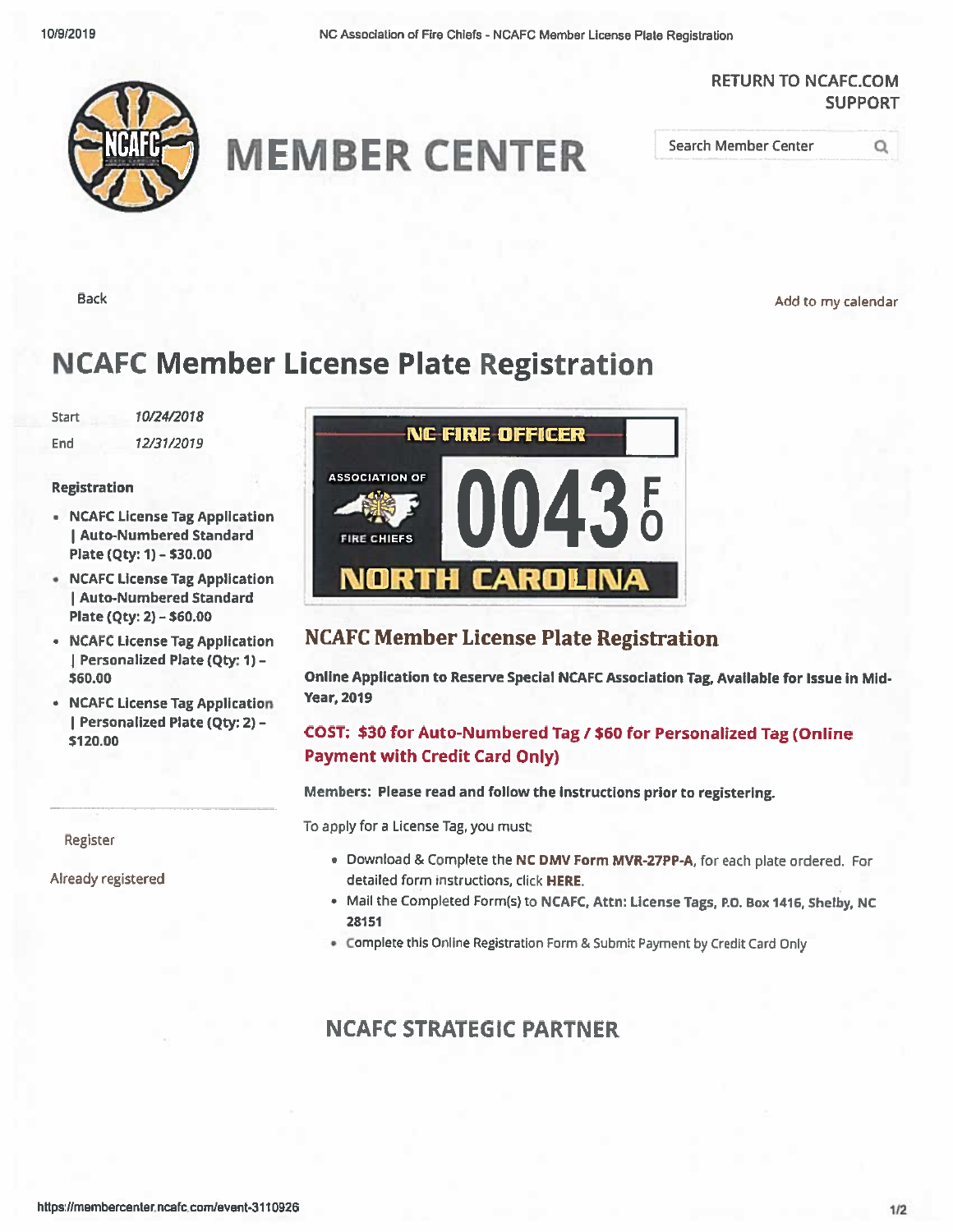## **NORTHWOOD TEMPLE CHURCH**

DR. JOHN HEDGEPETH, PASTOR

4250 RAMSEY STREET | FAYETTEVILLE, NC 28311 | 910-488-7474 | FAX 910-822-4996

October 14, 2019

Chief Freddy Johnson, Sr. President of Cumb. Co. Fire Chief Assoc. 7221 Stoney Point Rd Fayetteville, NC 28306-8005

### **Subject: "Law And First Responders Appreciation Day"**

Dear Chief Johnson.

On Sunday, November 3, 2019 in the 11:00 a.m. church service, Northwood Temple Church will honor our law enforcement, firemen and EMS in our city and county. We want to show our appreciation for the unselfish acts of bravery that are accomplished on a daily basis.

Each person will receive a gift of appreciation, and we are preparing a delicious buffet dinner for all to enjoy after the service. You and your firemen are invited. I would also like for you to give a one-minute greeting to the people.

I need to know of your plans to attend so we can be prepared. You may call my secretary, Crystal Sisk, at 488-7474 to let her know the total number attending.

We want to make this a great day of celebration. I look forward to seeing you here.

Warmest regards,

John Hedgepath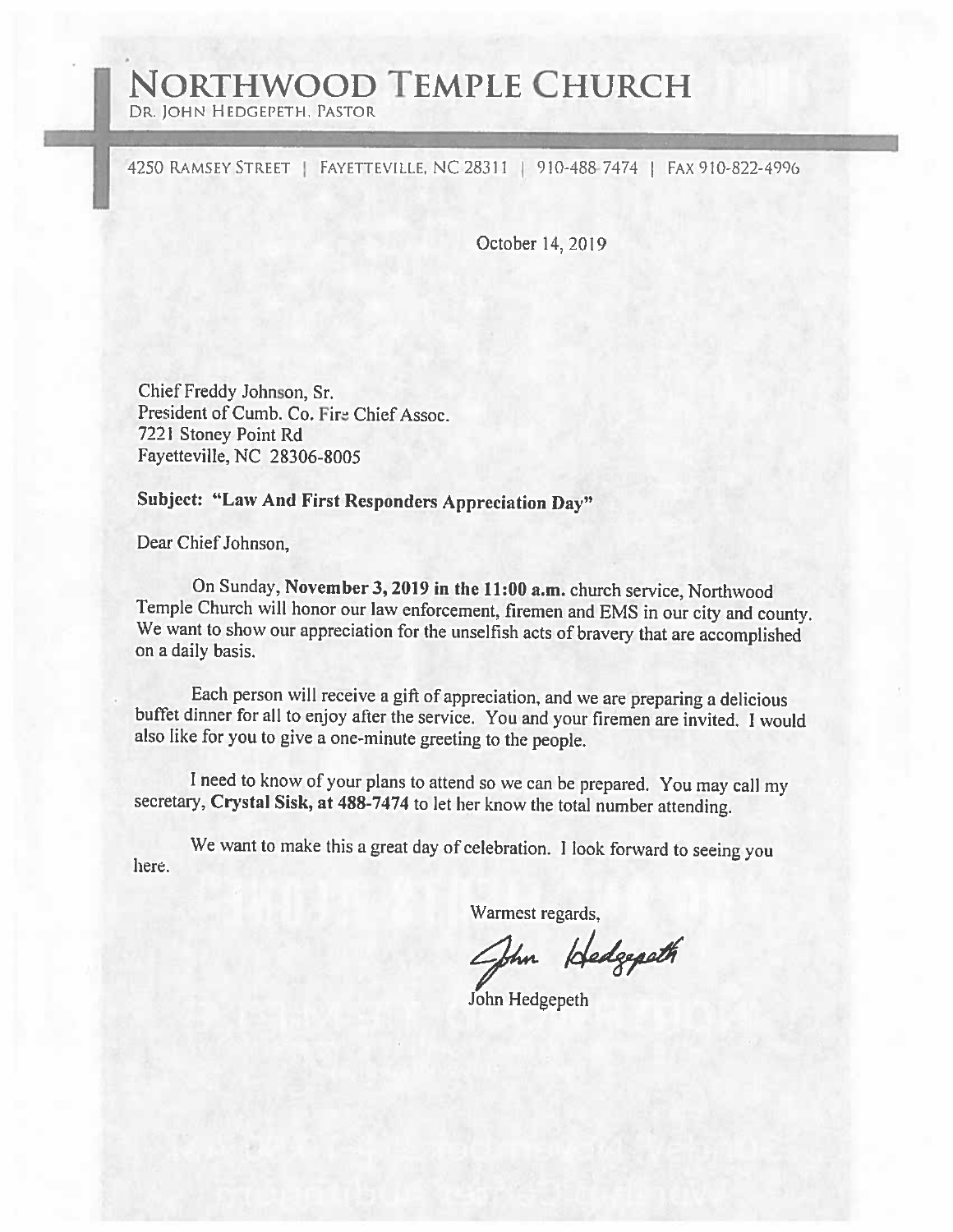## **FIRST RESPONDER APPRECIATION DAY**

فنقنا

MILITAR

œ

SNOILDSIANS

**LL** 

 $\epsilon$ 

E S

 $E$ 

**2 P** 

**SPATC** 

**FEE** 

**KAA** 

# "NO ONE FIGHTS ALONE"

ය

 $rac{\infty}{\infty}$ 

### HWOOD TEMPLE 4250 Ramsey Street, Fayetteville, NC 28311-2198

www.northwoodtemple.org

Sunday, November 3 | 10:50 AM **Worship Center Auditorium**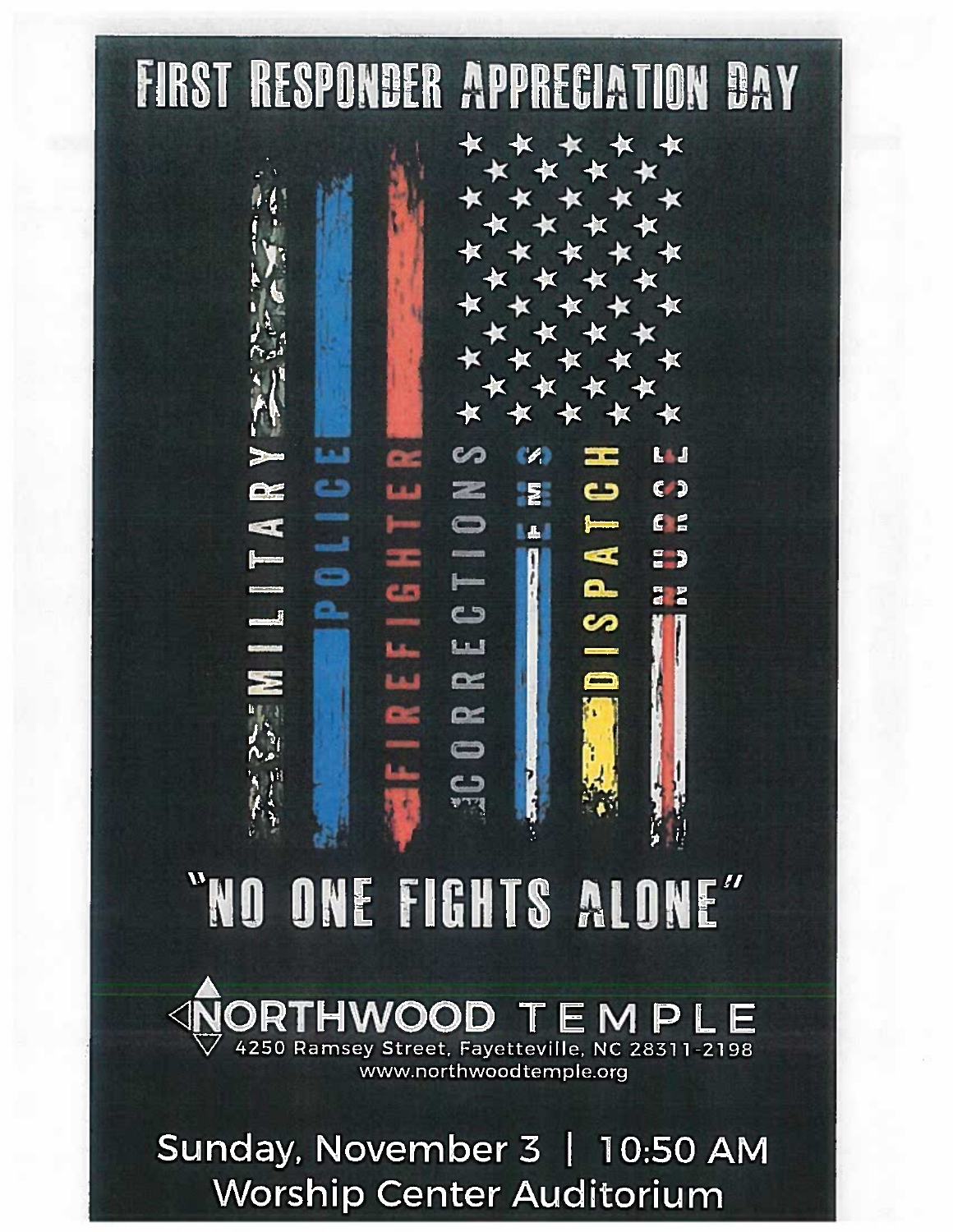#### **To: Cumberland County Fire Departments**

**Chief Mike Hill, Fayetteville Fire Chief** From:

**Jamie Everitte, Fayetteville Fire Department Public Educator** 

unth Car

On behalf of the entire Fayetteville Fire Department, I would like to thank you for your participation in the 16<sup>th</sup> Annual Cumberland **County Safety Day event at Cross Creek Mall. This annual event** would not be such a success without your participation. All of the exhibits looked great and your professionalism really showed to everyone that attended. We also did not get to express our gratitude to each of you personally, but we are thankful for each and everyone's individual efforts.

I hope that we can continue this partnership for this future annual event for the citizens of Fayetteville, Fort Bragg and Cumberland County to demonstrate and educate them on the emergency and lifesaving services that are provided to them.

We would also like to invite you to be part of our planning committee to continue to make this event more successful in the future. If you are interested, please feel free to contact Fayetteville Fire Department Public Educator Jamie Everitte at 910-433-1413. We look forward to seeing you again next year.

**Thank you!** 

**Chief Mike Hill Public Educator Jamie Everitte**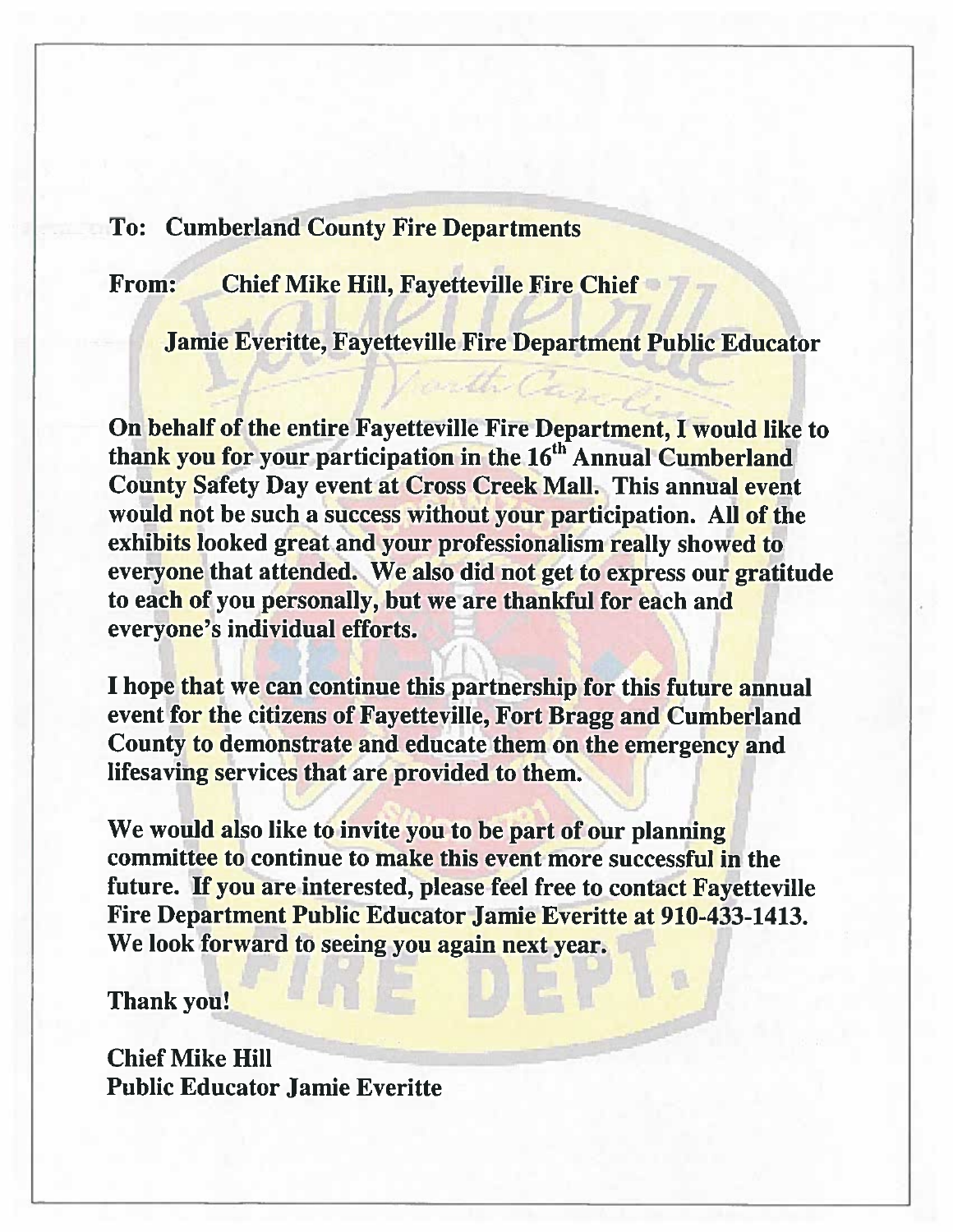image001.jpg

 $\overline{A}$   $\overline{A}$   $\overline{A}$ 

**Fayetteville Technical Community College Cumberland County Regional** Fire & Rescue **Training Center** 





UMBERLAND **COUNTY** ORTH CAROLINA



Your support and your interest in the **Fayetteville Technical Community College Cumberland County Regional** Fire & Rescue Training Center are greatly appreciated.

To our Firefighters: Your service to Cumberland County and your extraordinary sacrifices are deeply valued.

We enthusiastically embrace this opportunity to serve you with educational experiences that produce significant results.

> President Dr. J. Larry Keen, the Board of Trustees, and the faculty, staff, and students of Fayetteville Technical Community College

> > www.faytechcc.edu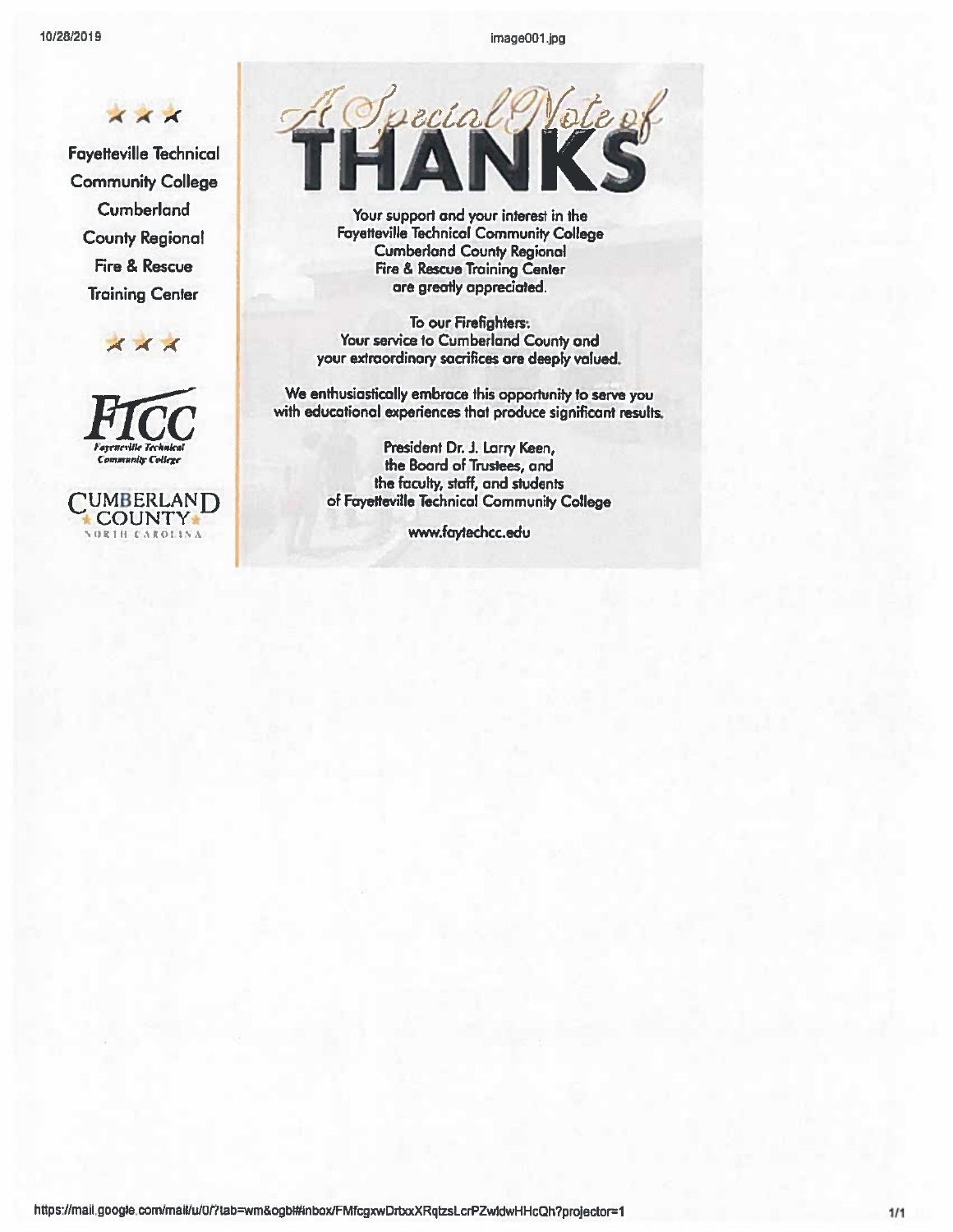

WITH FAYETTEVILLE MARKSMEN PRO HOCKEY



## FRI.  $D = C$  13 7:00 P.M. - CROWN COLISEUM **HOMETOWN** HEROES NICHT



**JOIN THE FAYETTEVILLE MARKSMEN ON DEC. 13 AT THE CROWN AS WE HONOR THE HEROES IN OUR COMMUNITY WHO PUT THEIR LIVES ON THE LINE EVERYDAY: OUR FIRST RESPONDERS.** 

WE ARE LOOKING FOR EMERGENCY **VEHICLES TO BE DISPLAYED, SWEAR-INS, DEMONSTRATIONS, AND MORE FOR THE NIGHT!** 

**GREAT SAVINGS ON EXCITING MARKSMEN HOGKEY FOR OUR HE** 

R ON

FO

W

**ODE** 

For more information, call the Marksmen at 0) 321-0123 or email DChizmar@MarksmenHockey.com